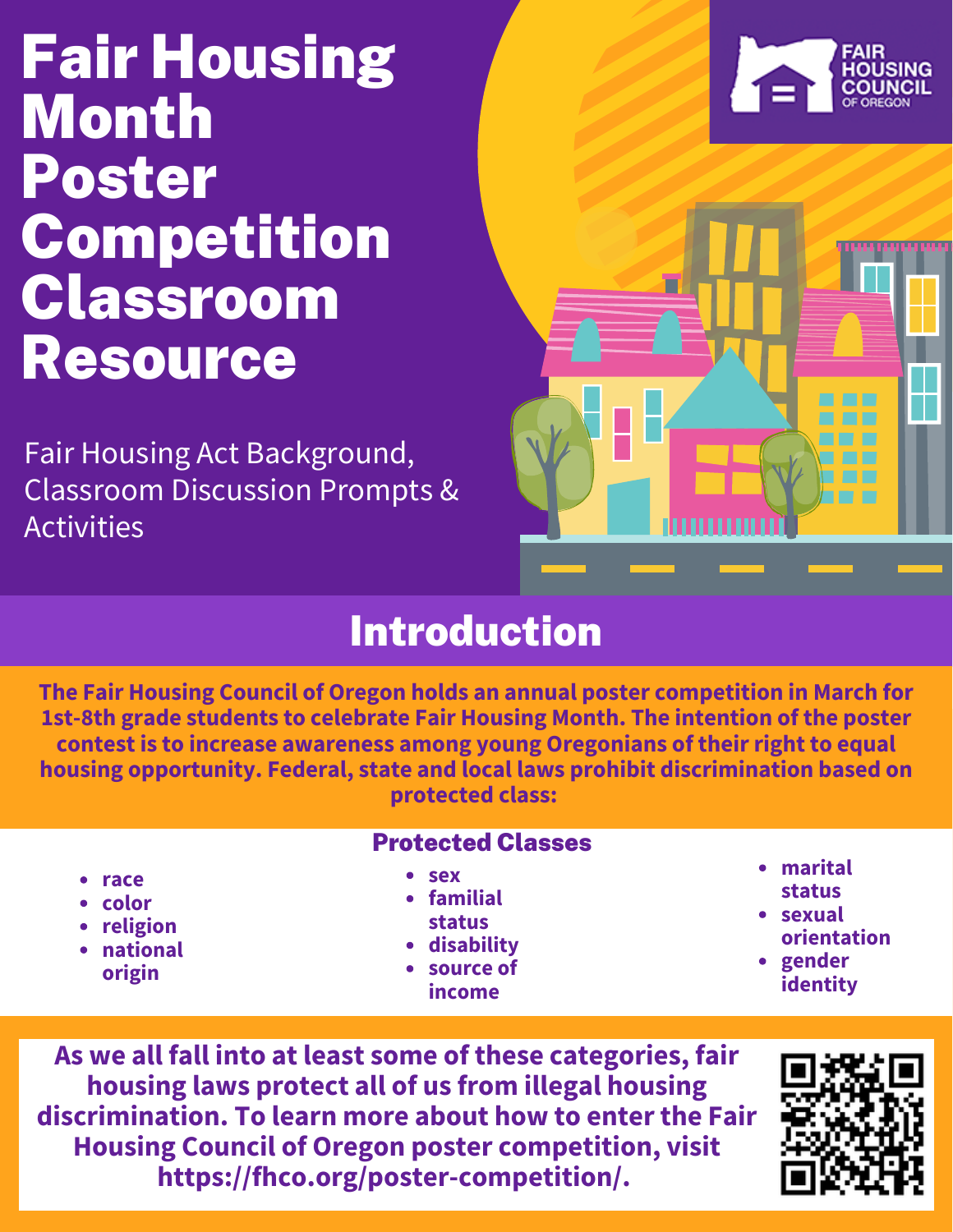# Background



**Teachers may wish to introduce the concepts of fair housing and diverse neighborhoods as part of a historical lesson on the civil rights movement. We celebrate the achievements of Dr. Martin Luther King, Jr. on January 17th, this year. This is a good opportunity for students to reflect on the message of this civil rights leader and to think about how the life of this man has affected their lives, their homes and neighborhoods.**

**The history of The Fair Housing Act is part of the history of the civil rights movement in this country.**

**Resources to provide background on The Fair Housing Act**

- **Visit [https://kids.britannica.com/kids/article/Fair-Housing-](https://kids.britannica.com/kids/article/Fair-Housing-Act/632867)Act/632867 to access a historical overview for grades 1st-8th**
- **Visit [https://kids.britannica.com/scholars/article/Fair-Housing-](https://kids.britannica.com/scholars/article/Fair-Housing-Act/605790)Act/605790 to access a historical overview for teachers and parents.**
- **Teachers can show this bilingual video of a fair housing story entitled "The Fair Housing Five and the Haunted House" to provide context for elementary school students around fair housing concepts: [https://www.youtube.com/watch?v=qQ](https://www.youtube.com/watch?v=qQ-cYrnqZNk)cYrnqZNk**



**Congress passed and President Lyndon Johnson signed the Fair Housing Act (Title VIII of the Civil Rights Act) on April 11, 1968 just 7 days after the assassination of Dr. Martin Luther King, Jr. The passage of the Fair Housing Act honored Dr. King's work for civil rights and also addressed the findings of the Kerner Commission which called for a national fair housing law.**

### **Lecture**

The instructor should give the history of the enactment of the federal Fair Housing Act and explain the **relationship between discrimination, diversity, and the federal Fair Housing Act.**

The Fair Housing Act, as amended in 1988, makes it against the law to treat people differently when trying to buy, rent, or sell a home because of their race, color, national origin (where they were born), religion, sex (whether they are a boy, girl, nonbinary or another gender identity), people living with a disability, people with children (also known as familial status) which includes children under the age of 18 living with parents **or legal guardians and people who are pregnant.**

HUD's Office of Fair Housing and Equal Opportunity (FHEO) is responsible for enforcing the Fair Housing Act **so that all people can live in the housing of their choice that they can afford.**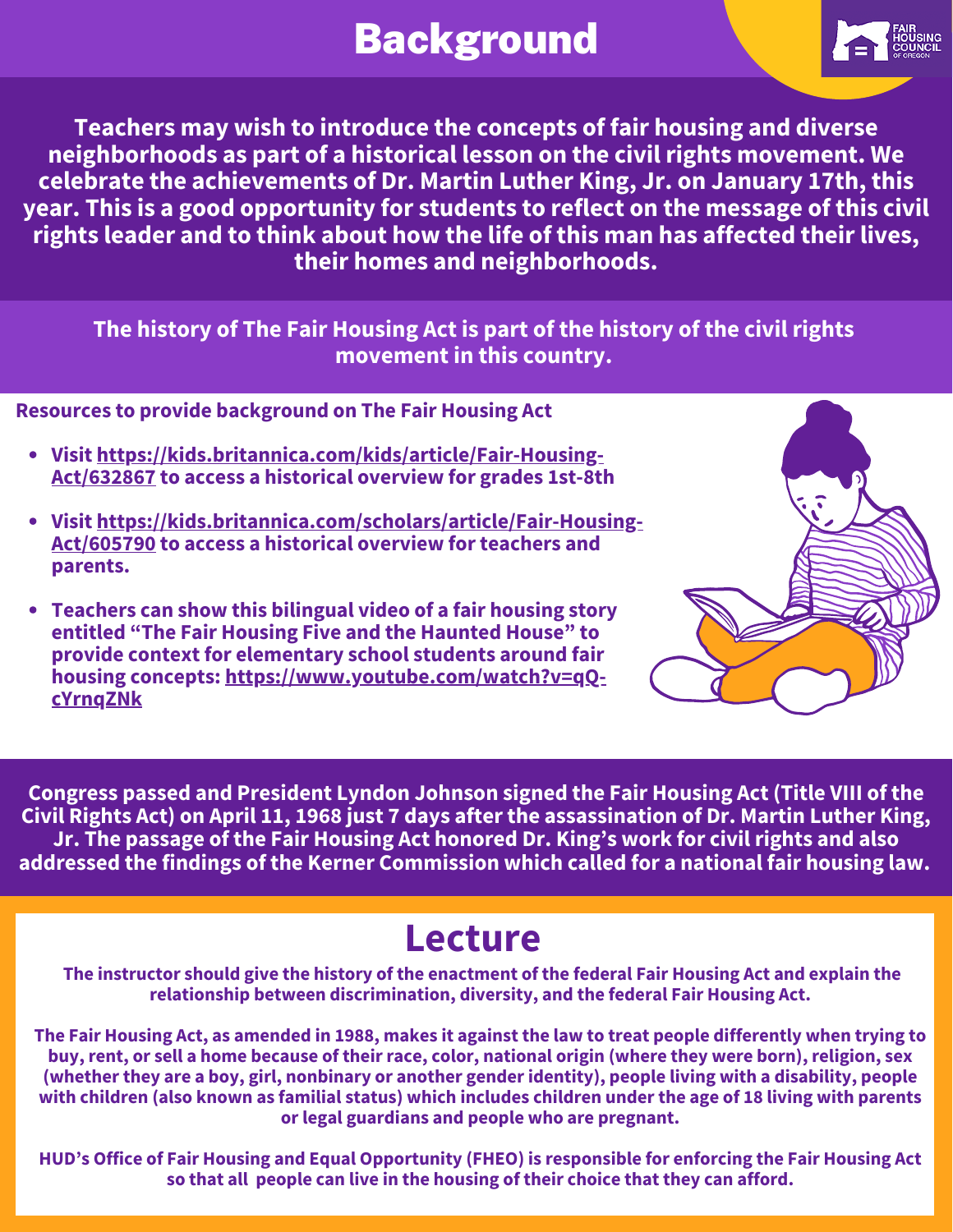# Activities and Discussion Topics



#### **Activity/Discussion 1 Grades 6th-8th**

**Write "discrimination," "culture," and "tolerance" on the board. Get the students' definition for each of the words. Then write these definitions on the board next to the words:**

- **Discrimination-is unfair treatment of one particular person or group of people. Usually the different treatment is because of the person's sex, religion, nationality, ethnicity (culture), race, or other personal traits. Discrimination based on race is called racism.**
- Culture-is a pattern of behavior shared by a society, or group of people. Many different things make up a **society's culture. These things include food, language, clothing, tools, music, arts, customs, beliefs, and religion.**
- **Tolerance-willingness to accept or respect what is different in others, especially their beliefs and customs.**

**Ask students to think about each of these words then open it up for a class discussion.**

Ask students to think of different cultures that exist in the US. Write them down on the board. Ask the **following questions to engage the class in a discussion**

- **What makes these cultures different from each other?**
- **How are they the same?**
- **Other than culture, what ways do people discriminate against each other?**

#### **Activity/Discussion 2 Grades 1st-6th**

**Ask students the questions below to engage the class in a discussion on inclusive communities.**

- **What makes you feel safe and welcome in a neighborhood?**
- **What makes you feel unsafe or unwelcome in a neighborhood?**
- **How can we make everyone feel safe and welcome in a neighborhood?**

#### **Activity/Discussion 3 Grades 3rd-8th**

**Ask students to stand up if they eat peanut butter and jelly sandwiches.**

- State that everyone who is standing has to eat their lunch outside, in the parking lot. State that everyone **else can eat anywhere they want.**
- **Ask them "How do you feel"? Both the people sitting and standing.**
- **Explain that during the activity, the people who eat peanut butter and jelly sandwiches experienced discrimination.**

Ask—How would you feel if someone told you that you could not live in a neighborhood, house/apartment or **go to a certain school because of:**

- **The fact that you don't speak the same language**
- **You don't belong to the dominant religion**
- **You don't have the same customs, traditions, look or dress as the dominant culture**
- **Because of the color of your skin**
- **Because your parents aren't married**
- **Your brother uses a wheelchair and wheelchairs aren't allowed in the building**